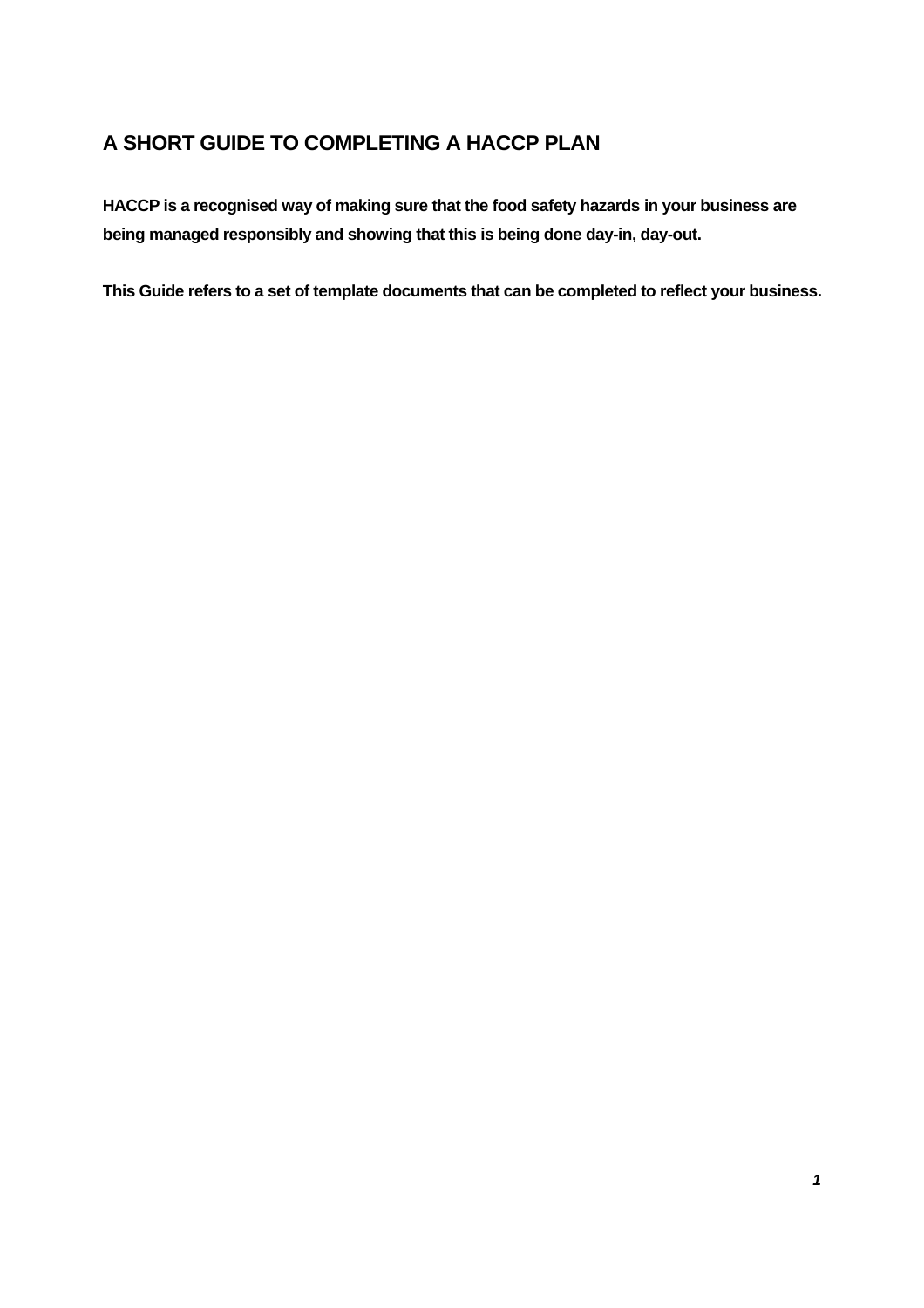# **A SHORT GUIDE TO COMPLETING A HACCP PLAN**

**The aim of the following short guide is to help operators complete the HACCP plan template documents contained in both the Diary and in the Meat Industry Guide and is included at the end of the Meat Plant HACCP Guidance Pack. It is important that the finished plan (or plans, if there are several operations in the plant) accurately reflects the business' products and procedures.** 

**Before completing the template documents it might be useful to look at the Meat Plant HACCP Manual, if help is needed to understand the seven HACCP principles. It would also help to refer to the HACCP Chapter of the Meat Industry Guide, particularly the generic HACCP plan which shows the type of hazards and food safety management procedures that may need to be included when producing the company HACCP plan(s).** 

To produce a HACCP plan for your business follow these 10 steps:

## **1. COMPLETE THE FIRST PAGE OF THE HACCP TEMPLATE**

#### *Enter details of:*

*- the company;* 

*- the process to be covered by the plan* 

*(e.g. beef slaughter, mincing); and* 

*- the names of the people helping to* 

*produce the plan (HACCP team).* 

## **2. COMPLETE THE 'SCOPE' & THE PROCESS FLOW PAGE**

| HACCP Plan Template       |                                       |                       |
|---------------------------|---------------------------------------|-----------------------|
| <b>Company Name:</b>      |                                       | <b>HACCP TEAM</b>     |
| Address:                  |                                       |                       |
|                           |                                       | <b>Team Leader:</b>   |
| <b>HACCP Plan for:*</b>   |                                       | <b>Team Member 1:</b> |
|                           |                                       | <b>Team Member 2:</b> |
| Plan agreed by:           |                                       |                       |
| <b>Names</b><br>Position: | Signed:<br>Date:<br>$\prime$ $\prime$ | <b>Team Member 3:</b> |

## **a) Describe the production process that the plan is to cover:**

- *- the start and end points of the process being covered;*
- *- the type of food safety hazards to be addressed;*
- *- the product and its intended use;*
- *- the customers and end users of the product;*
- *- how the product is to be packaged, stored and distributed; and*
- *- processing and safety information.*

*Take time to discuss and agree the scope of the plan(s) with the members of the HACCP team.*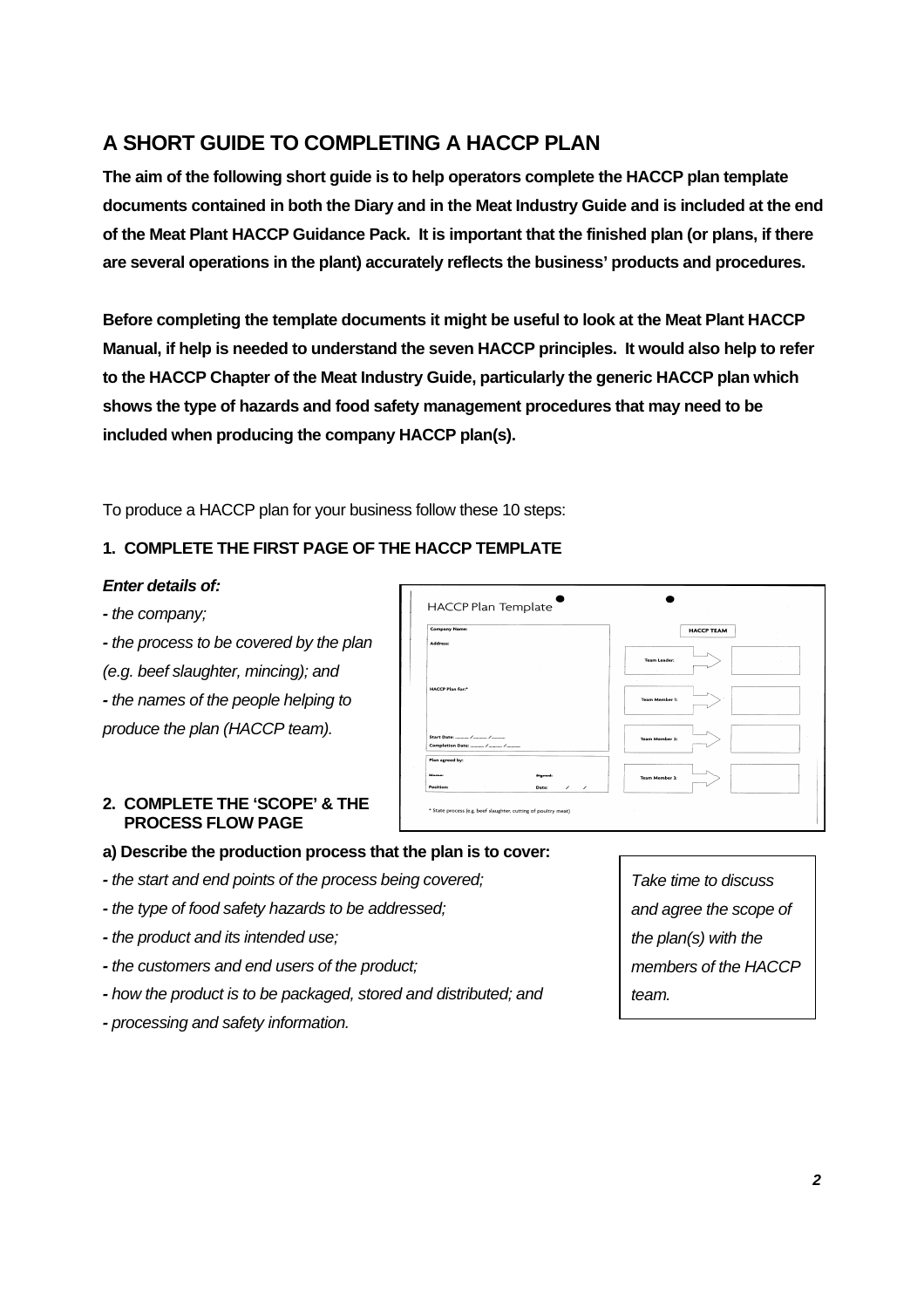**b) Complete a flow diagram (the step-by-step 'life story' of the production process) …** 

*The list of process steps must be correct for the next stage of the HACCP process, so check that the list is complete and in the right order. It is very easy to make assumptions and miss out process steps.*

- **… it is important to include:**
- *all inputs into the process, e.g. packaging, labels, water;*
- *intended delays during or between steps;*
- *procedures that are operated differently by different work shifts;*
- *the return of product to the process for re-work (even if only occasionally); and*
- *all outputs from the process, e.g. offals, edible co-products.*

## **3. COMPLETE ONE 'CONTROL POINT IDENTIFICATION' PAGE FOR EACH PROCESS STEP**



**a) Identify the food safety hazards (biological, chemical or physical) at each process step identified at Step 2b above.** 

**b) Describe the control measures (good hygiene practices and operational hygiene procedures) that will control each identified hazard.** 

*Refer to the FSA's generic HACCP plan for a guide to hazards, control measures and CCPs*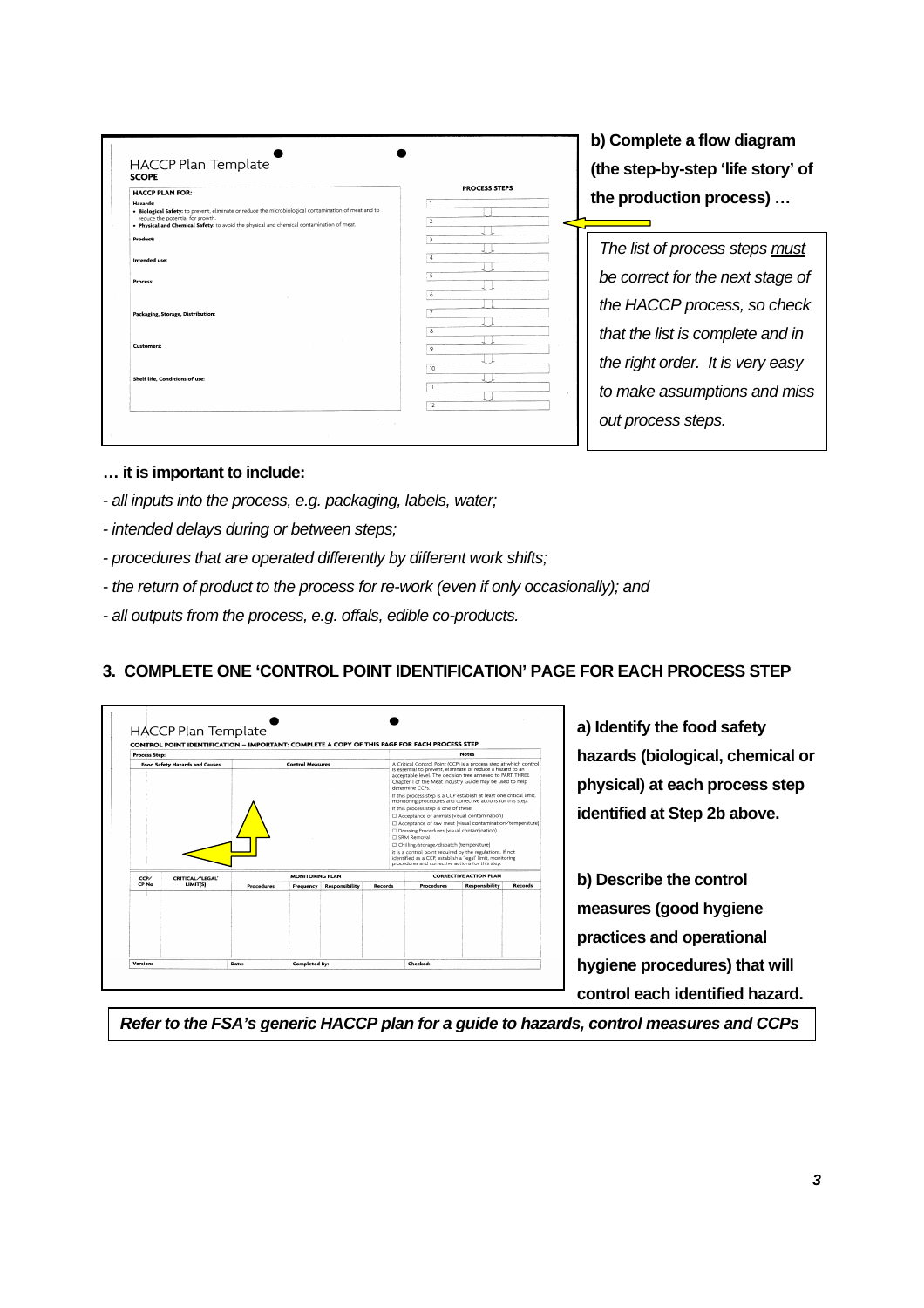## **4. IDENTIFY CONTROL POINTS THAT ARE CRITICAL TO FOOD SAFETY (CCPs)**

## **While operators may decide on CCPs for their own operations, there are process steps in meat production at which legal requirements are laid down to control hazards, notably:**

- *Admission of clean and healthy animals for slaughter and dressing or acceptance of carcases and/or fit meat and any other raw materials for cutting and processing;*
- *Dressing, particularly hide/ fleece/ pelt / skin/ feather removal and evisceration, is carried out hygienically and carcases are free from visible contamination;*
- *SRM controls are carried out as required by the relevant legislation; and*
- *Temperature requirements for meat are complied with during storage, loading and transport.*

**Each of these control points (and any other CCPs) will need at least one 'legal' or 'critical' limit, as well as monitoring and corrective action procedures to be sure that potentially unsafe food is not placed on the market, as well as records to show that these actions have been taken.** 

## **5. SET AT LEAST ONE CRITICAL LIMIT FOR EACH CONTROL MEASURE AT EACH CCP**



**A critical limit is the highest or lowest value that is acceptable for product safety (e.g. time, pH, temperature). Critical limits separate acceptability from unacceptability or safe from unsafe food. They must be at least as strict as any legal limits.** 

*Make sure staff responsible for monitoring and for recording results have clear instructions and understand what they must do if there is a problem.*

#### *6. SET OUT A MONITORING PROCEDURE FOR EACH CCP*

**Monitoring is a set of pre-arranged checks that can show whether control measures are in danger of failing and trigger corrective action if needed.**  *Decide and record:* 

- *(a) How the monitoring of critical and/or 'legal' limits will be done;*
- *(b) When and how often the checks will be done;*
- *(c) Who will monitor (staff should not normally check their own work);*
- *(d) What and where information is to be recorded (see 'Diary' below); and*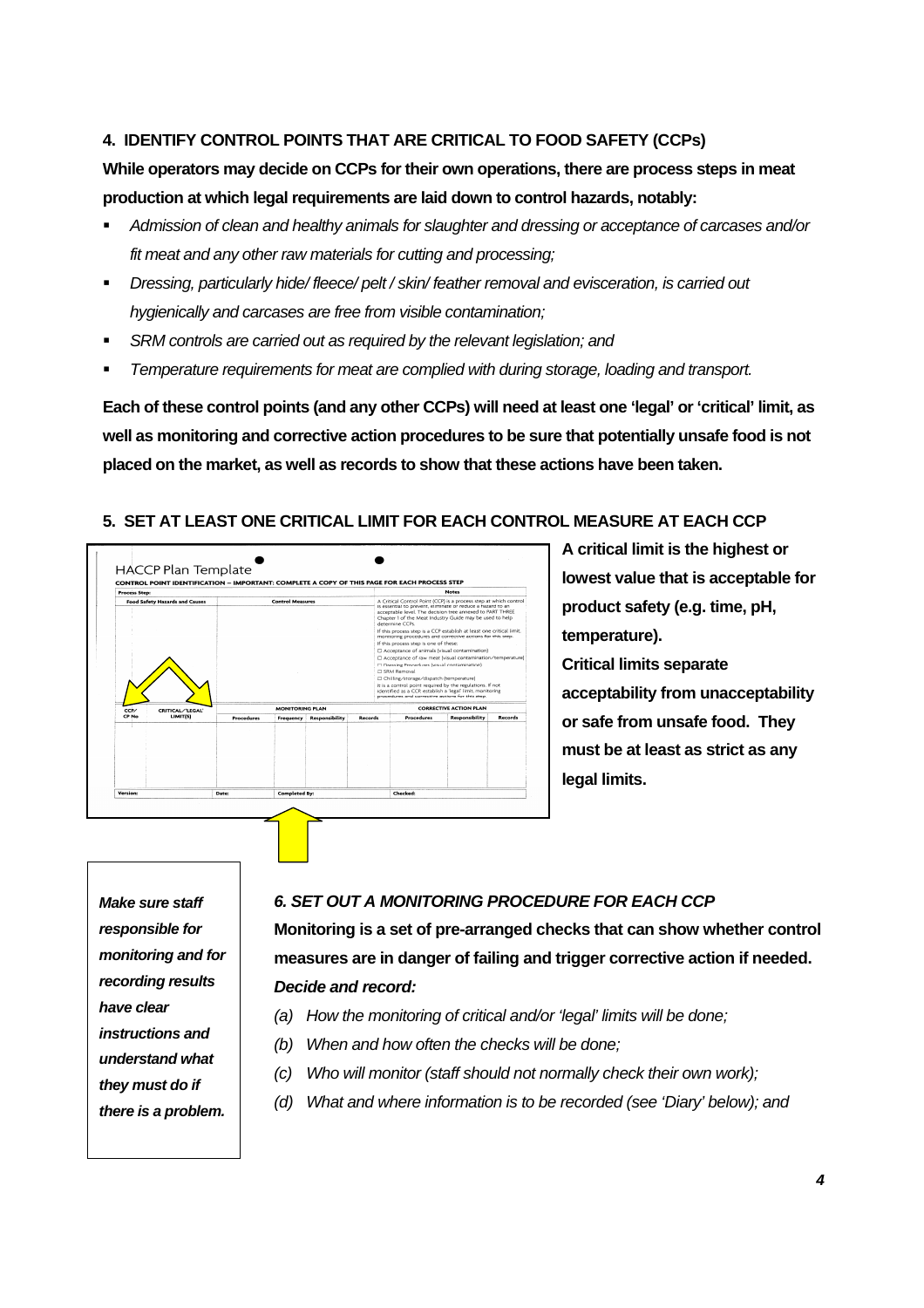- *(e) Who will check that monitoring is being carried out properly and where and how this check is to be recorded.*
- **7. FOR EACH CCP, ANTICIPATE ANY PROBLEMS THAT COULD POSSIBLY OCCUR AND DECIDE ON CORRECTIVE ACTIONS IN EACH CASE**

Prompt corrective action is evidence of operator responsibility.

*Decide and record:* 

*(a) What corrective actions are to be taken to:* 

- *(i) restore control;*
- *(ii) deal with affected product that was produced while the process was out of control; and*

*(iii) investigate the cause to avoid a repetition of the problem.* 

### *Then decide:*

- *(b) Who is responsible for carrying out the corrective actions;*
- *(c) What information is to be recorded, where and by whom (see 'Diary' below); and*
- *(d) Who will check that corrective action is carried out properly and where and how this check is to be recorded.*

### **8. VALIDATE AND VERIFY THE HACCP PLAN**

**Verification means checking or confirming that the HACCP-based procedures are achieving the intended effect i.e. controlling food safety hazards.** 

**These checks are carried out:** 

**1st Before a plan is implemented – called 'Validation', then** 

**2nd After implementation – called 'Verification'.**  *Decide and record:* 

*(a) What validation and verification checks are to* 

*be performed and when – there are suggestions on the diary pages;* 



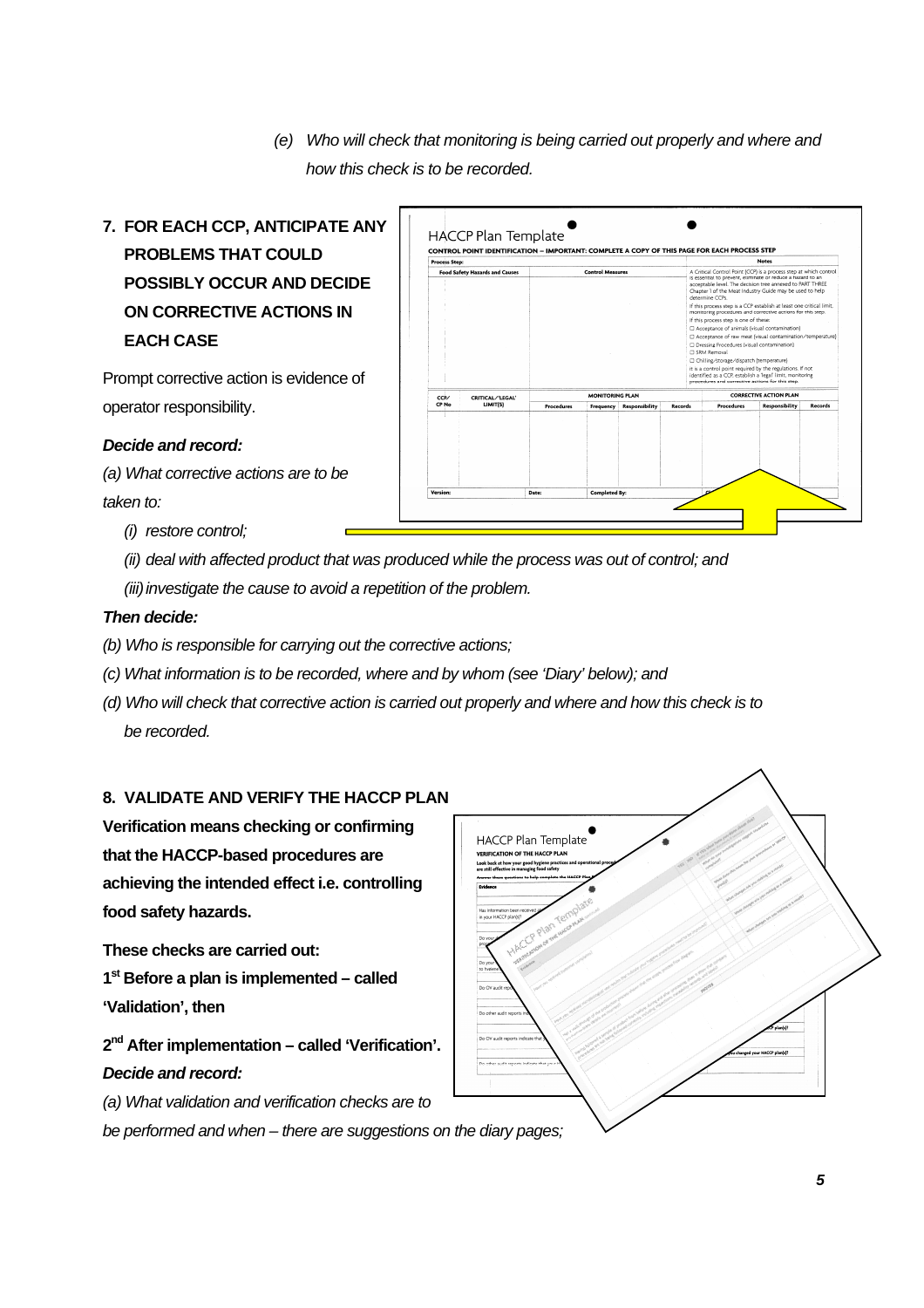*(b) Who is responsible for carrying them out; (c) What information is to be recorded, where and by whom; and (d) Who will check that validation and verification has been carried out properly and where and how this check is to be recorded.* 

## **9. DOCUMENTATION**

**Your business's HACCP-based system, hygiene procedures, checks and actions need to be written down to provide evidence for yourself, for your customers, and for official checks.** 

*Keep paperwork simple so it is easy to complete and keep up-to-date.* 

*Records should identify the person(s) who complete them.* 

*Smaller businesses can use the 'Food Safety Management Diary for Meat Producers' if there are no alternative record-keeping arrangements in place. See also Model Documents in the FSA Meat Plant HACCP Guidance Pack.* 

#### *A* HACCP Documents

*Examples include: the HACCP plan documents and any explanatory notes about the scope, process flow diagram, hazard analysis, control point and critical/'legal' limit decisions, and the arrangements for monitoring, corrective actions, validation, verification review and any changes.*

#### *Policy Documents*

*Examples include the company's good hygiene policies, procedures and staff instructions, such as those for completing the monitoring and corrective action records.* 

#### # *Records*

*Examples include completed checklists or Diary pages (see below) showing monitoring results; corrective actions; validation, verification and review checks. Includes temperature readings, calibration results, microbiological test results, customer complaints and audit reports.*

#### **FOOD SAFETY MANAGEMENT DIARY FOR MEAT PRODUCERS**

| Amend and add items as necessary                         |                                                                                                         |  |  |  |
|----------------------------------------------------------|---------------------------------------------------------------------------------------------------------|--|--|--|
| OPENING CHECKS - carry out before work storts            | accoans                                                                                                 |  |  |  |
| Clean rooms, surfaces, explorated, tools,                | Delly diary.                                                                                            |  |  |  |
| Children codel anonym working constants:                 | - tick the box to confirm the checks have been                                                          |  |  |  |
| Equipment le.g. knife sterlisers) working properly       | carried out before readuction starts.                                                                   |  |  |  |
| Staff fit for work, wearing clean protective clothing    | or engle any write box and done ans done to<br>correct them.                                            |  |  |  |
| Hand weshing facilities clean, properly equipped         |                                                                                                         |  |  |  |
| Vehicles clean and refrigeration units working properly. |                                                                                                         |  |  |  |
| CONFIDENTIAL CHAINS                                      |                                                                                                         |  |  |  |
| Livestock/same: condition, identified                    | Dally dary:                                                                                             |  |  |  |
| Dressine procedures: satisfactorily performed            | = tick the box to confirm the checks have been                                                          |  |  |  |
| Dressing procedures no visible contamination             | carried out dowing predention.                                                                          |  |  |  |
| Dressing procedures: no visible SRM                      | - note any problems and what was done to<br>connect them.<br>- record the results of occasional checks. |  |  |  |
| Staff and tools: cleared, clothing changed as recessary  | le.s. chiller temperatures)                                                                             |  |  |  |
| Food handling areas:                                     | - when daily checks are more frequent.<br>is a product temperatured the results only                    |  |  |  |
| Terracerasser of holds southern                          | cand to be consider when there is a problem.                                                            |  |  |  |
| Temperature of: scald tanks/other equipment              | - complete other records as appropriate                                                                 |  |  |  |
| Temperature of chillers cold mores                       |                                                                                                         |  |  |  |
| Meat received, satisfactory condition and temperature    |                                                                                                         |  |  |  |
| Most in store condition, species and temperature.        |                                                                                                         |  |  |  |
| Mest sent out: satisfactory condition and temperature.   |                                                                                                         |  |  |  |
| Samples taken. If necessary for microbiological testing  |                                                                                                         |  |  |  |
| <b>CLOSENS CURPUS</b>                                    |                                                                                                         |  |  |  |
| All food preparation surfaces cleared                    | Daily diany.                                                                                            |  |  |  |
| All meat dispatched or in chilled storage                | - six) the how to confirm the checks have been<br>carried out after production ends                     |  |  |  |
| All areas cleared for cleaning                           | - note any problems and what was done to                                                                |  |  |  |
|                                                          | contact them.                                                                                           |  |  |  |

**The diary can be used to keep important information about the hygienic operation of the business and provide evidence to auditors of the food safety management procedures.** 

**DAILY CHECKLIST – lists what checks need to be carried out by staff every day:** 

- before production starts
- *during production*
- *after production ends.*

#### **EXAMPLE TO DEARY**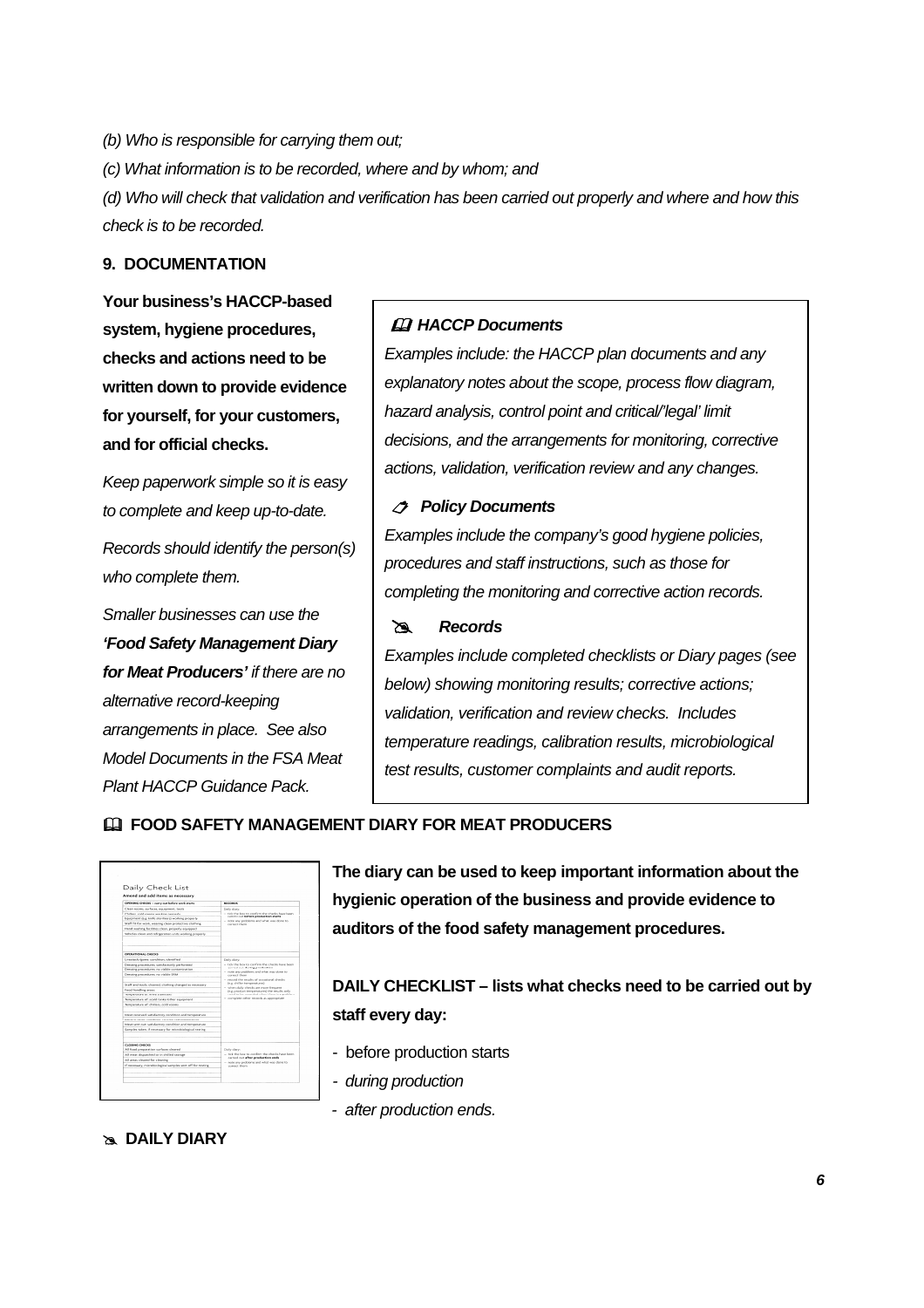**You or another responsible person should sign the diary every day to confirm that:**

- *opening, operational and closing checks have been carried out, and*
- *hygienic procedures have been followed.*



- *When checks are carried out once or a few times a day (e.g. on pre-operational cleaning, chiller temperature)* **-** *write down the result of each specific check.*
- *When daily checks are more frequent (e.g. carcase contamination, product temperatures) the results* **–** *you need only to write down when there is a problem or something out of the ordinary happens. This is called 'exception reporting'.*
- *Record all corrective actions that have been taken.*

#### **EQUR-WEEKLY CHECKS**

**Look back at the last four weeks and note down any persistent problems or any significant changes that have been made and how you are dealing with them.** 

*For example, there may be a continuing problem with a piece of equipment, or a need to remind staff (or contractors) about cleaning or pest control procedures. There may be a need to carry out some training or to amend the HACCP plan because a new chiller has been installed.* 

*RECORD YOUR CHECKS.* 

#### **10. REVIEW THE HACCP-BASED SYSTEM**



**DON'T JUST TICK THE BOXES WITHOUT CARRYING OUT THE CHECKS!**